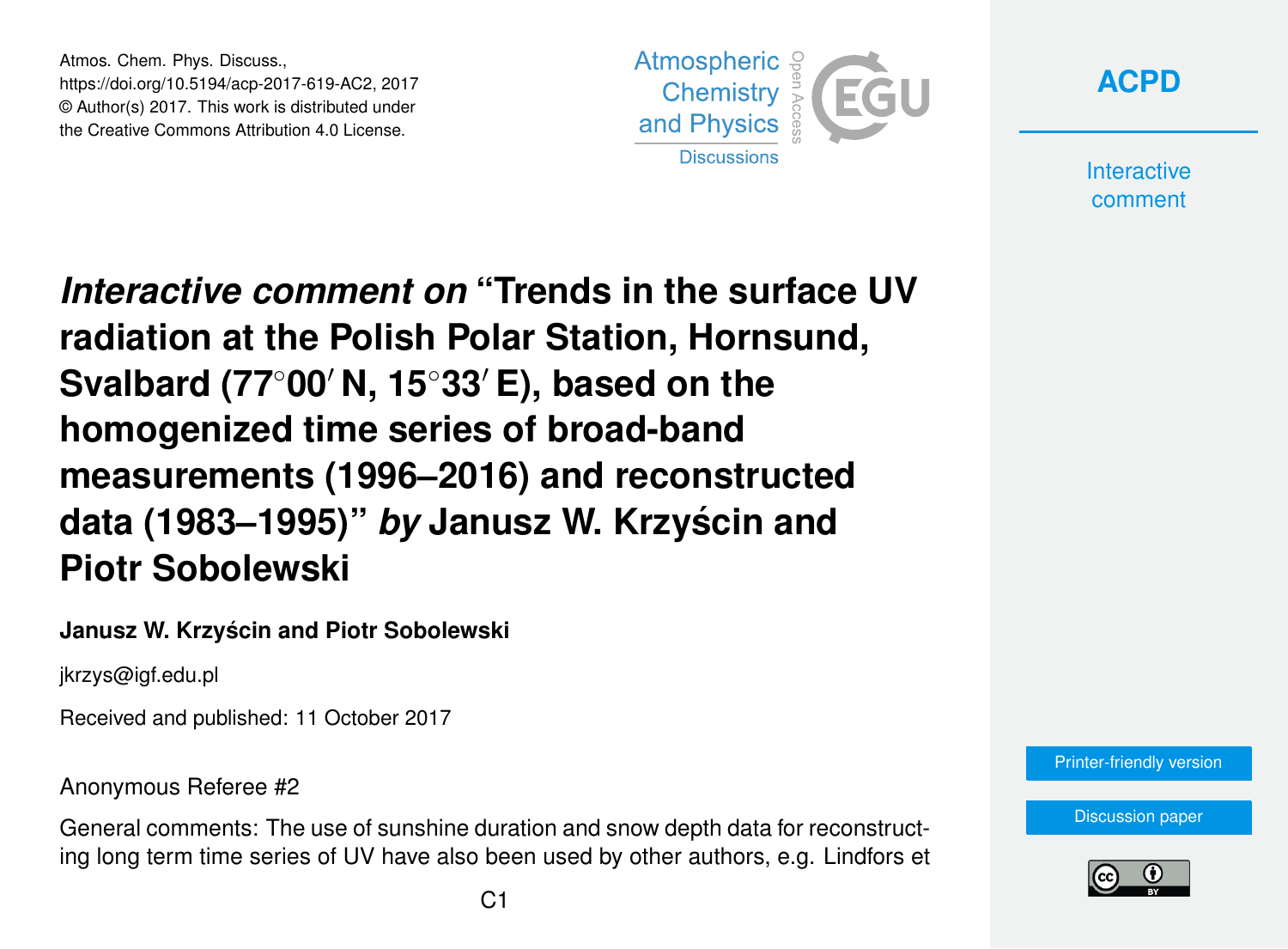al. I miss a more extensive reference list. The calibration constants shown in Figure 2, shows that the instrument used in the period after 2004 has been quite stable, considering the harsh environment. The older instrument shows very high annual drift (factor 2.5 over 5 years). I miss some uncertainty estimates for the measurements series and reconstructed time series. In fact, the instrument deterioration in the period 1996-2001 appeared much smaller about 35% (not 2.5 as it was previously mentioned). We add new Figure (new Fig. 3) showing the loss of instrument sensitivity in this period. We discuss some important studies on the UV reconstruction models (the beginning of section 4). Moreover, a performance of the proposed reconstruction model is compared to the previous study (Lindfors et al., 2003) using similar proxies for UV attenuation in the atmosphere. We explain: "The model setup is almost similar to that used by Lindords et al. (2003) for UV daily doses reconstruction for Sodankylä. However, our model provides RMS error ~15% for estimates of the daily erythemal dose. Lindords et al. (2003) found RMS error of ∼23%." p.5, 19-21.

A reference to Fig5.b is missing in the paper. Figure 5 has been replaced by Fig.7., which illustrates changes if UV radiation due to combined ozone and albedo effects (simulation by radiative transfer model for clear sky conditions). We think that new Figure illustrates better impact on cloudiness on surface UV at Hornsund.

Figure 5b: If I have understood correctly, the curves in Figure 5b are showing the yearly deviation (residuals) from the mean for the whole period, which means that the two curves labelled "Observed" and "Model" are showing the relative differences in yearly UV doses from their respective means. It would be interesting discussing the differences between real UV observations and modeled UV data. In the revised manuscript, we explain. There are not such curves in new Fig.7. Previous "modeled" curves were obtained with the regression model applied to the weighted data (Eq. 5 in the previous manuscript) that was criticized by the reviewers. The differences between the observed and modeled data (based on cloud modification factor defined by Eq. 2) are shown in new Table 1. p.13

## **[ACPD](https://www.atmos-chem-phys-discuss.net/)**

**Interactive** comment

[Printer-friendly version](https://www.atmos-chem-phys-discuss.net/acp-2017-619/acp-2017-619-AC2-print.pdf)

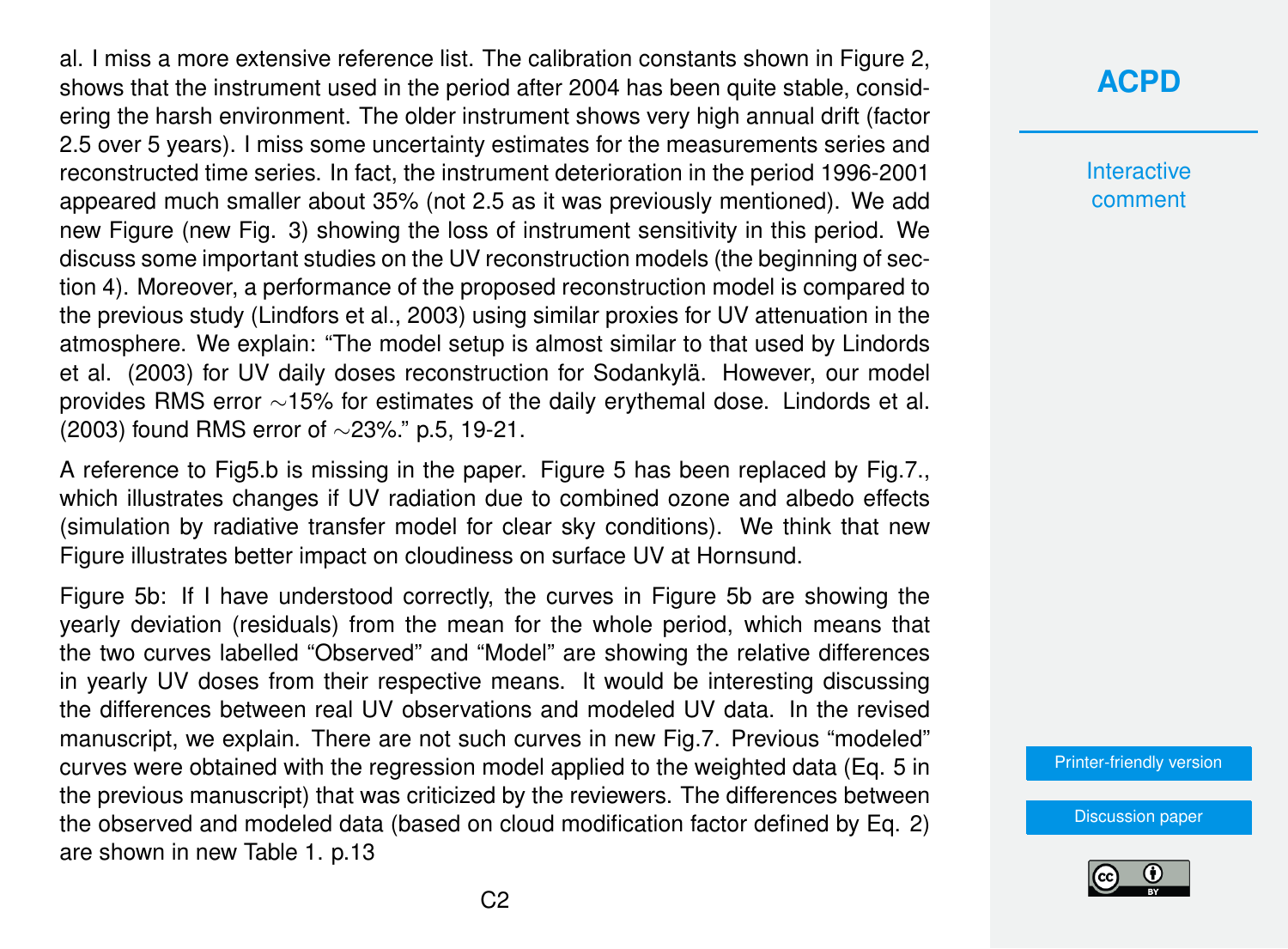The curve labeled "Observed" is in fact a combination of reconstructed, and measured with gaps complemented with reconstructed UV data, for the whole period 1983-2016. A distinction would be appropriate, e.g. by changing the legend "Observed" to "Combined Observed and Modelled", or adding a curve with UV observations alone. We decide to delete previous Fig.5 as it combined results of two regression models (previous Eq.2 and Eq.5) and it was difficult to find out meaning of the modeled data. Moreover, the second model was not correctly defined and it was rejected.

Otherwise, one may think the two curves were completely independent on each other. It would also be informative for a reader to see the fractions of the monthly or yearly doses that actually were based on measurements (and not substituted with modelled data). The monthly and yearly doses in the 1996-2001 and 2005-2015 periods are derived from almost every day UV measurements, so the gap existed only for period March 2002 up to April 2005. In the revised paper we calculated trends for both the 1996-2016 time series with the data holes filled by the modeled data and for the time series comprising only observations.

Furthermore (figure 5b), it appears strange that the two curves labelled "Observed" and "Model" are distinctively different for periods where UV observation are missing (1983-1995 and 2002-2004), considering that both are modelled, taking the same input parameters. An explanation would be helpful for the reader. The both curves were modeled by different models; previous Eq. 2 for cloud modification factor and previous Eq.5 for yearly sum of daily doses variability. We do not follow this concept in the revised paper. We explain the long-term cloud effects on surface UV in much simpler way.

Minor comments: Page 1, line 27: "The ozone hole over the Arctic was observed only once in 2011" Even though the ozone layer was record low in the Arctic in 2011, large negative anomalies in total ozone has happened before and after 2011, e.g. in winter 2016/17, see e.g. "State of the Climate 2016", section J: page S151-S154. http://www.ametsoc.net/sotc2016/Ch05\_Arctic.pdf. Please, consider a reformulation.

## **[ACPD](https://www.atmos-chem-phys-discuss.net/)**

**Interactive** comment

[Printer-friendly version](https://www.atmos-chem-phys-discuss.net/acp-2017-619/acp-2017-619-AC2-print.pdf)

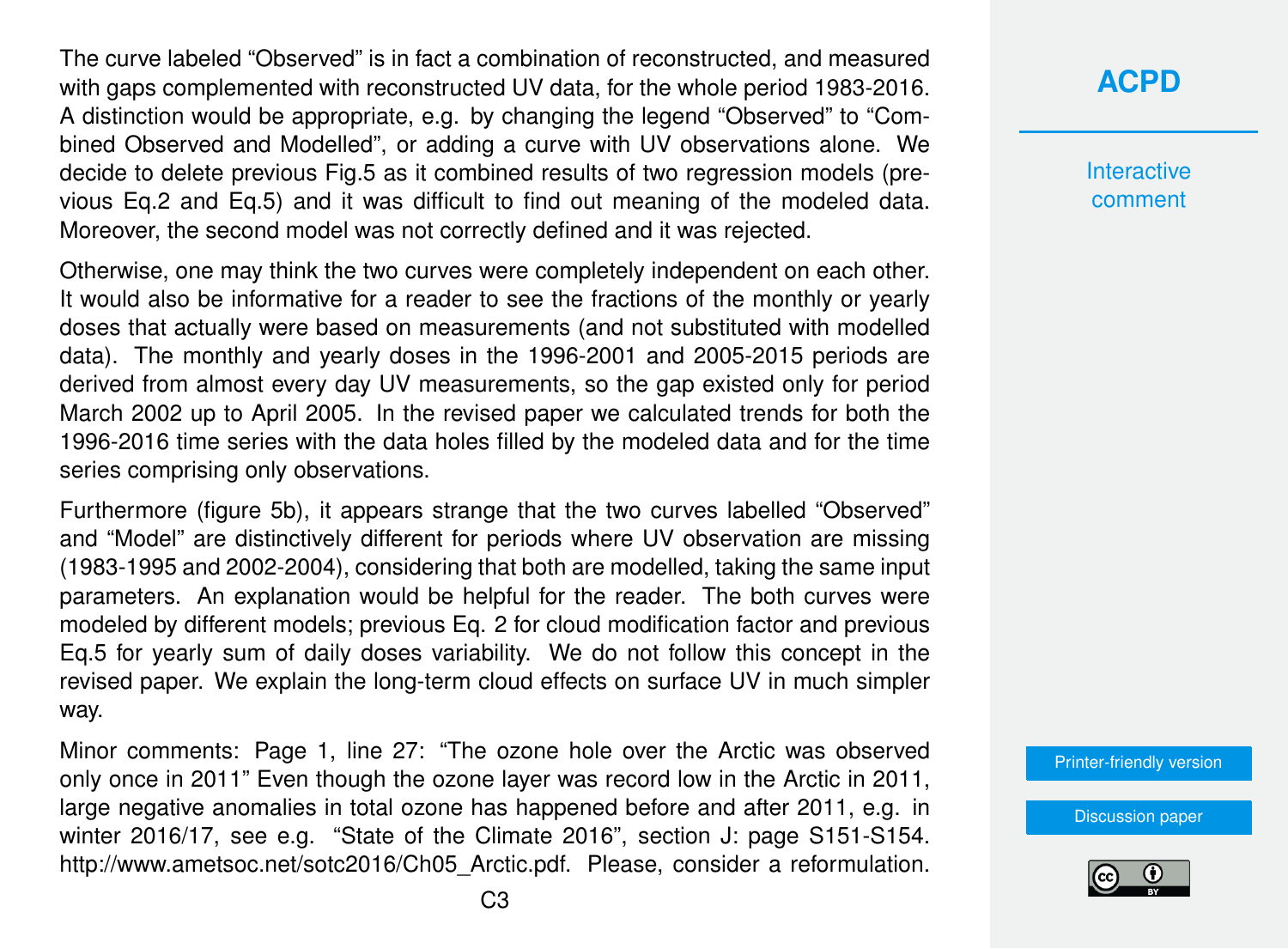We add a statement according the reviewer's comment. "However, severe ozone losses appeared occasionally over the Arctic, e.g. in 2011 (Garcia, 2011; Bernhard et al., 2013) and in 2016 (http://www.ametsoc.net/sotc2016/Ch05\_Arctic.pdf)." p.1, l.25- 28.

Page 2, line 29-31: "During the two years of its operation . . .". A reader may first believe the instrument was operating only for two years. The meaning is likely rather "During 2006 and 2007 the instrument was calibrated. We change the text according the reviewer's comment. p.2, l 28-29.

Page 3 line 4: "Biometer" is normally associated with another brand of erythemal UV radiometers; the Solar Light Co. UV-Biometer. Please, consider using the wording UV-radiometer instead, for all instances of "biometer". "Biometer" has been replaced by "UV-radiometer" in the revised manuscript.

Page 3 line 18, There should likely be a comma instead of a dot (.) after ">32 cm". OK. It has been removed.

Section 5 Results and section 6 Discussion and Conclusion: Please, consider restructuring, or moving overlapping information. Example: page 6 lines 1-5 is restated on page 7 lines 4-9. In the revised paper in section 7 (Discussion and Conclusion) we state that "The linear trend calculation by a standard least-squares fit applied to the measured (1996-2016 with the 2002-2004 gap) data shows statistically significant declining tendency in the monthly mean of daily doses (May and June), and in the yearly sum of the erythemal doses. However, such declining tendency are forced by twothree years of high positive fractional deviations of the erythemal doses around 2000." p 9, l.7-9. According reviewer's suggestion in this scection, we cut details of the trend (overlapping information) but focus on a source of such trend behavior.

Information on page 6-13 could be moved to the materials section. This part of text has been deleted as it concerns the models' results not used in the revised manuscript.

#### **[ACPD](https://www.atmos-chem-phys-discuss.net/)**

**Interactive** comment

[Printer-friendly version](https://www.atmos-chem-phys-discuss.net/acp-2017-619/acp-2017-619-AC2-print.pdf)